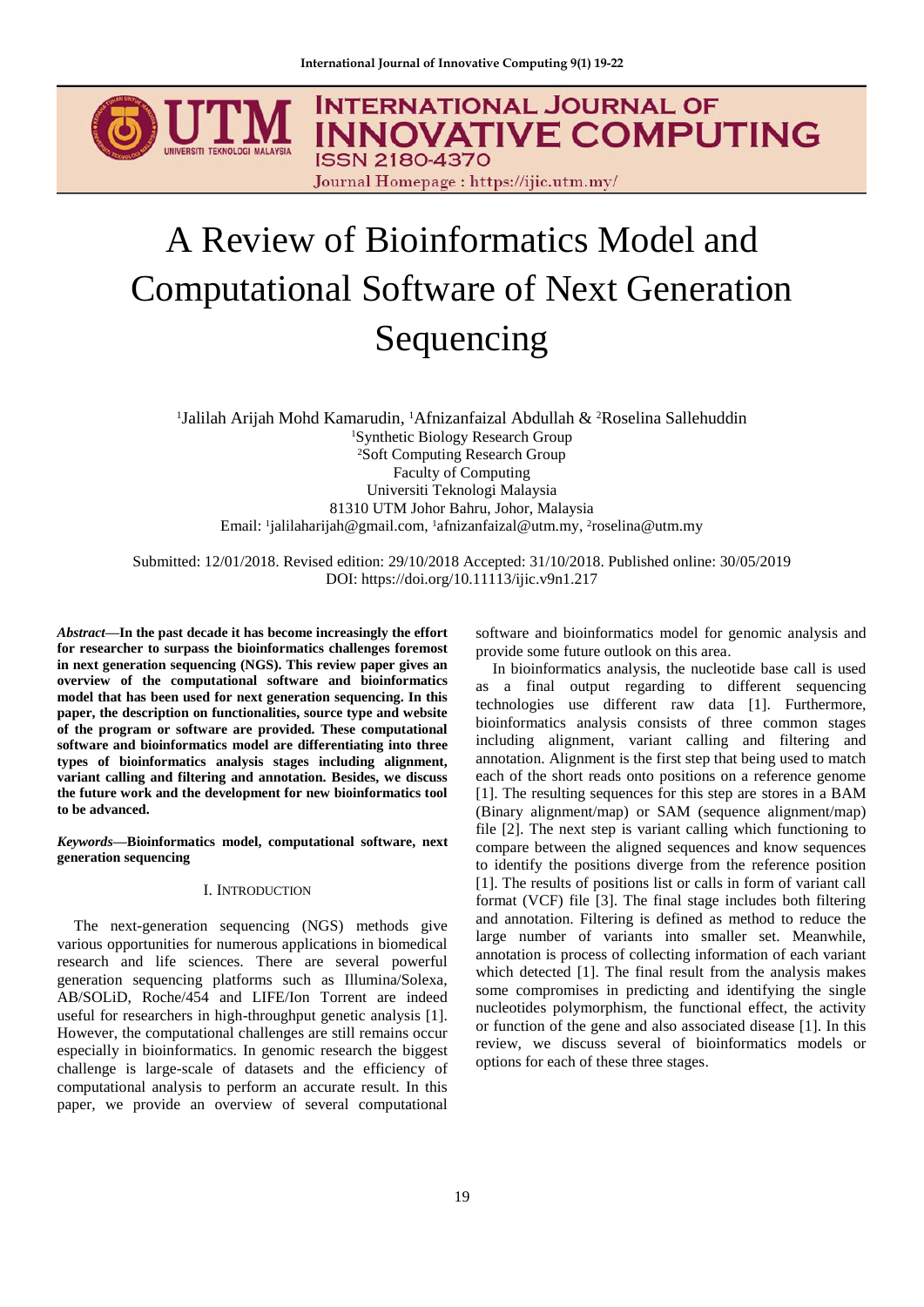#### II. ALIGNMENT

This paper reviewed summary of the current computational and bioinformatics model that has been used for alignment process such as Bowtie, SOAP and SHRiMP. As describe in this paper, we state their functionalities, process running, input, output and their application type and also development language.

## *A. Bowtie*

Langmead and group [4] introduces alignment program called Bowtie for aligning short DNA sequence reads into human genomes. Bowtie uses Burrows-Wheeler techniques with powerful backtracking algorithm which grants mismatches [4]. Bowties have high possibly to provide better speed and memory usage but it may fail to gives high quality of read mapping with no precise match exists [5]. It is written in C++ and the SeqAn library is used [6]. Users are available and free to access through http://bowtie.cbcb.umd.edu [4].

#### *B. SOAP*

SOAP is a program that designed to handle the large amounts of short reads by using the new generation Illumina-Solexa sequencing technology [7]. SOAP was developed by Li and co-workers [7] makes compromises to provide effective gapped and un-gapped alignment for short oligonucleotides into reference sequences. SOAP was buildup as multifunctioning program for several applications such as re-sequencing of single-read or pair-read, mapping of mRNA tag sequence and discovery of small RNA [7]. In addition, SOAP also was designed as alignment algorithm which specifically for single nucleotides polymorphisms detection and genotyping [5].

SOAP accepts FASTA or FASTO format for reference and also query read. SOAP is written in C++ language and use Macintosh or Linux/Unix system as a platform. It is freely available to access through http://soap.genomics.org.cn [7].

## *C. SHRiMP*

SHRiMP or SHort Read Mapping Package is a set of algorithms and methods for mapping of short reads to a genome was developed by Rumble *et al*. [8]. SHRiMP was designed specifically for SOLiD colour-space reads mapping [5]. Moreover, it is also advances in sequence alignment include q-gram filters [9], spaced seeds [10], and Smith Waterman alignment algorithm [11]. SHRiMP is publicly available to access at http://compbio.cs.toronto.edu/shrimp [8].

## III. VARIANT CALLING

After the alignment steps, the next steps in bioinformatics analysis is variant calling. We provide an overview of several of the software package for variant calling in this paper.

#### *A. GATK*

A computational program called Genome Analysis Toolkit (GATK) was designed to develop analysis tools for nextgeneration DNA sequence [12]. GATK is computational method that use alignment reads for variant calling [1]. This computational program was build-up using the functional programming model of MapReduce. GATK engine is efficiently in accessing the next-generation sequencing data by effectively handling the complexity. Besides that, it is improves the stability, correctness and efficiency of memory usage. GATK package has been applied for large-scale projects include 1000 Genome Project [13] and The Cancer Genome Atlas [14]. GATK is written in Java and uses sequence alignment/map (SAM) library [12].

## *B. VarScan*

Koboldt *et al*. [15] presents an open source tool called VarScan for variant detection of short reads alignments. VarScan is compatible for insertions, deletions and SNPs detection and also for evaluating the frequency of massively parallel sequencing data. VarScan was designed to flexible with some read aligners such as BLAST, Newbler, cross\_match, Bowtie [4] and Novoalign [16]. A full workflow for variant detection from alignments within next generation sequencing data is provided in VarScan package [15].

Additionally, VarScan was provides the accuracy of the sequence alignment based on the specificity and sensitivity in variant calls. VarScan also companionable in both individual and pooled samples which results for effectively variant calls data of several sequencing platform. This VarScan tool was supported on all platforms and implemented as a Perl package. The documentation and source code of VarScan is freely acess via http://genome.wustl.edu/tools/cancer-genomics [15].

## *C. Atlas2*

Baylor Genome Center was develops Atlas2 for variant calling of aligned data [1]. This computational tool is compatible for various sequencing platform such as Illumina, Roche 454 and SOLiD which used to detect short range and SNPs. Apart from that, if Atlat2 is implemented on a computational cluster, it assists to running 92 exome from 64 processors within 4 hours. Atlas2 was applied for 1000 Genome Project with 92 samples of whole genome [17].

Atlas2 was enables to run on a windows platform and efficiency to analyze BAM file with 28 GB whole-exome within 2 hours [18]. Atlas2 is open source and available to download via http://sourceforge.net/projects/atlas2/.

The identified matching pairs represent the copy-pasted regions. The following steps are employed for the CMFD framework: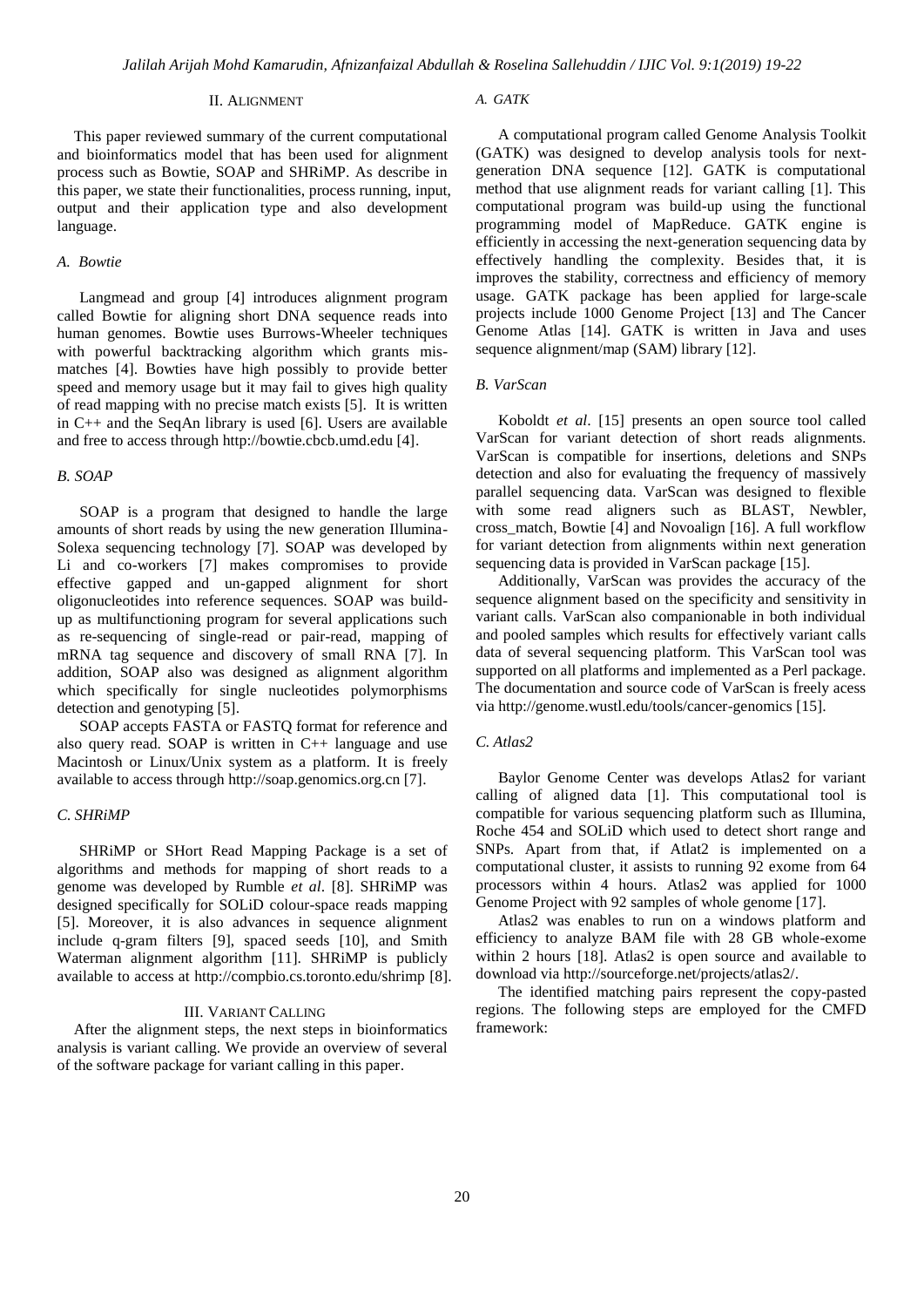## IV. FILTERING AND ANNOTATION

In this section, we review several computational tools that useful in identifying disease-causal variants among numerous candidates. There are three tools involves in filtering and annotations including SnpEff, ANNOVAR and SNPeffect Database.

## *A. SnfEff*

The computer program for clustering the effects of variants in genome sequences is called as SnpEff [19]. This computational program was developing using Java-based program and effectively assembling SNP, MNP variants and indel within genomic sequences. It is open source and freely available for users through http://snpeff.sourceforge.net. SnpEff is a web-based platform and it have several main features includes high speed to make predict within per second and flexibility to add custom annotations and genomes [19]. Furthermore, based on alternative transcripts this program enables to discover multiple different functions for a single variant regarding to competing predictions [1].

#### *B. ANNOVAR*

Annotate Variation (ANNOVAR) was developed by Wang *et al*. [20] to annotate single nucleotides variants (SNPs) and insertions or deletions besides annotate the functional effects of variants genes [21]. Annotation is compatible in gene-based which users are able to select the gene definition system such as ENSEMBL, GENCODE, RefSeq and UCSC [1]. Another features of ANNOVAR including the capability to analyze genomic region-based annotations and makes a comparison of variants to existing variation databases.

ANNOVAR is useful as standalone application and it use text-based input files. ANNOVAR is freely accessible and open source which users are available to download at http://www.openbioinformatics.org/annovar/ [20].

#### *C. SNPeffect*

Another bioinformatics tool for prediction of the effect of protein coding SNPs towards the structural phenotype on proteins is known as SNPeffect database. SNPeffect has another functionality used for structural phenotyping by integrates aggregation prediction (TANGO), chaperonebinding prediction (LIMBO), amyloid prediction (WALTZ) and protein stability analysis (FoldX) [21].

This database contains 63 410 human unknown SNVs data and every 6 months SNPeffect database is updated from database of UniProt human variation. Using interface of SNPeffect database users are allowed to find SNVs via filtering based on gene name, disease, molecular phenotypic effects, mutation type, dbSNP identifier and UniProt identifier. SNPeffect is access via http://snpeffect.switchlab.org [21].

| TABLE 1. Summary of Bioinformatics Model and Computational Software for Next Generation Sequencing |  |
|----------------------------------------------------------------------------------------------------|--|
|                                                                                                    |  |

| Program/                        | <b>Description</b>                                                                                   | <b>Source Type</b> | Website                                       |  |
|---------------------------------|------------------------------------------------------------------------------------------------------|--------------------|-----------------------------------------------|--|
| <b>Software</b>                 |                                                                                                      |                    |                                               |  |
| <b>Alignment</b>                |                                                                                                      |                    |                                               |  |
| <b>Bowtie</b>                   | Aligning the short DNA reads to human genome                                                         | Open source        | http://bowtie.cbcb.umd.edu                    |  |
| <b>SOAP</b>                     | Aligning the short oligonucleotides onto reference<br>sequences                                      | Open source        | http://soap.genomics.org.cn                   |  |
| <b>SHRiMP</b>                   | Mapping method of short reads into a genome                                                          | Open source        | http://compbio.cs.toronto.edu/shrimp          |  |
| <b>Variant Calling</b>          |                                                                                                      |                    |                                               |  |
| <b>GATK</b>                     | Method for variant calling which use alignment reads                                                 | Open source        | ٠                                             |  |
| VarScan                         | Tool for variant detection of short reads alignments                                                 | Open source        | http://genome.wustl.edu/tools/cancer-genomics |  |
| Atlas2                          | Tool for short range and SNPs detection                                                              | Open source        | http://sourceforge.net/projects/atlas2/       |  |
| <b>Filtering And Annotation</b> |                                                                                                      |                    |                                               |  |
| SnpEff                          | Clustering the effects of variants in genome sequences                                               | Open source        | http://snpeff.sourceforge.net                 |  |
| <b>ANNOVAR</b>                  | Annotate SNPs, insertions or deletions and functional<br>effects of variants genes                   | Open source        | http://www.openbioinformatics.org/annovar/    |  |
| SNPeffect                       | Tool of the effect of protein coding SNPs prediction<br>towards the structural phenotype on proteins | Open source        | http://snpeffect.switchlab.org                |  |